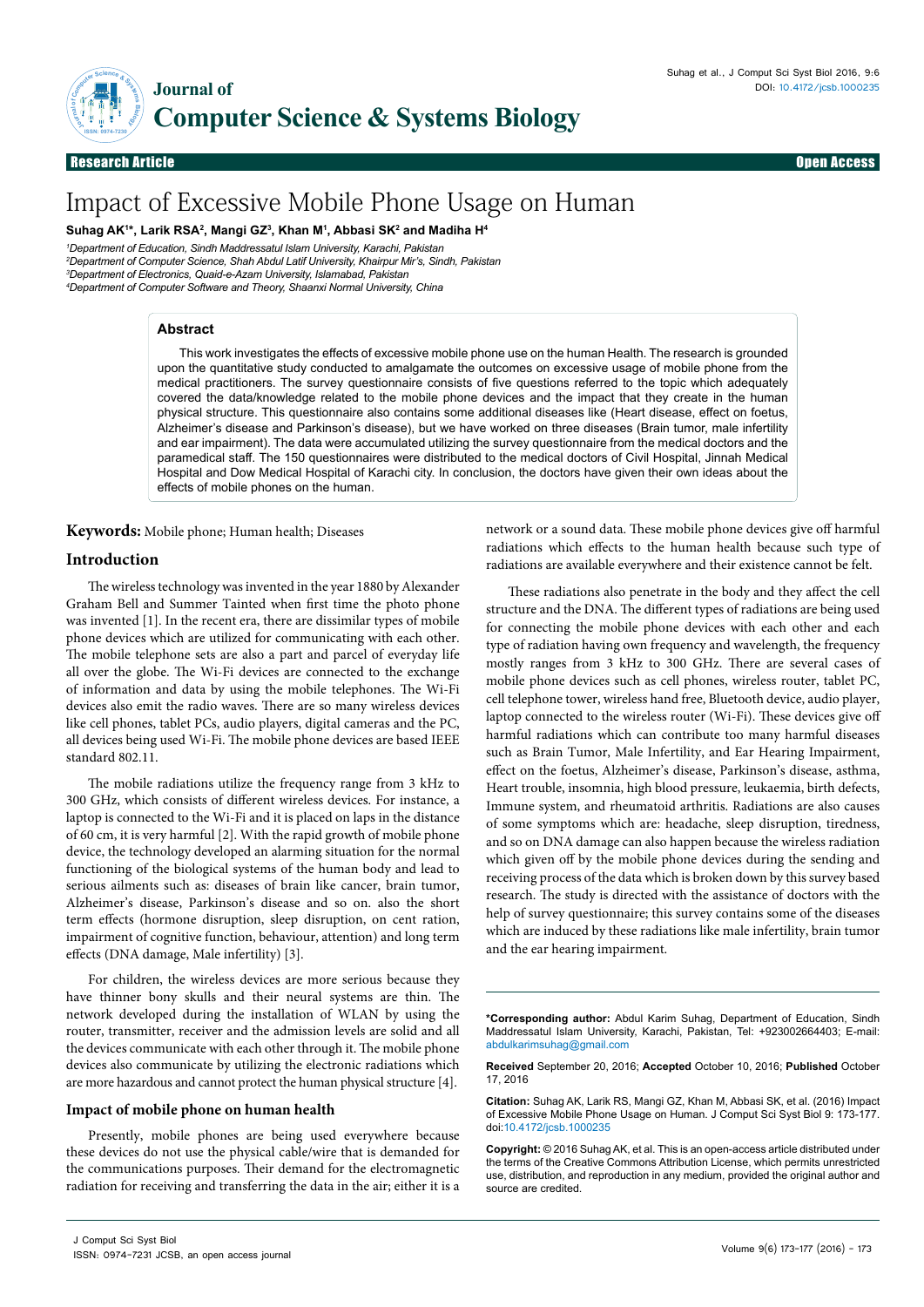#### **Disease introduction**

**Male infertility:** The reproduction is a lifelike experience for couples. Nevertheless, it is very hard to contrive for the child. Basically the infertility is a wider problem in the universe due to different causes. The male infertility problem creates the sperm production (sperm production in low number) or the transfer process of sperm. The infertility problems are sperm motility, sperm count, sperm morphology, functions of sperm, impaired Leydig cell, Sertoli cell, abnormality of sperms, to stop delivery of sperm, a chronic health problem [5]. The causal agent of male infertility is because of testicular impairment resulting in the testicles not producing the sperm cells, the infertility of man includes the imbalance of hormone, behavioural problem and psychological troubles. The negative impacts on male fertility are smoking, use of drugs, alcohol abuse, tight underwear, radiation exposure, pesticides, paint, lead, and radioactive [6].

**Brain tumor:** It is a mass of tissue which is abnormal and in this condition the body cells die and replaced by the cells and other tumors. The abnormal cells grow and they produce a flock which is named as the main neoplasm. These come out of the several cells, which constitute the brain, CNS (Central Nervous System). There are several cases of brain tumors such as astrocytic and the gliomas tumors. There are two types of Brain Tumor: Malignant Tumor (Cancerous Tumor): The malignant tumor is a cancerous tumor that is either primary or secondary. The malignant tumor can be elementary or secondary brain tumors. It starts in the mind. The primary malignant brain tumor is fast growing tumor than the secondary malignant brain tumor where immediate treatment is important for primary malignant tumors because it can open rapidly and damages the spinal cord and other regions of the head.

**Benign tumor (Non-cancerous tumor):** The Benign tumor is noncancerous tumor means that stay in one spot and do not attack the other region of the head or body. It is a very slow growing brain tumor. It can be removed by the treatment and not come back. The brain tumor can occur at any age and the cause of brain tumors has been still not solved. In that respect are various symptoms of brain neoplasms that are: numbered, headache, seizures, mood changes, memory trouble, trouble walking, hearing, visual sensation, vomiting and nausea. The brain tumor is divided into two grading which are:

- **• Low grade tumors:** The low grade brain tumor's grade 1 or 2 which are slow in growing and facing pages. These contain freely malignant cells, that means to detain in the one place and do not engage the other body sections and regions of the head. The level 2 is glamorous that will arise after the discussion.
- **• High grade tumors:** The high grade brain tumor's grade 3 or 4 that is either primary tumors or secondary tumors. There are several cases of primary high grade tumor, according to the case of the brain cells. The Glioma is also the case of primary high grade brain tumor that can be either grade 3 or tier 4. The more immediate treatment for the high grade brain tumors is important, it can propagate rapidly and damages the spinal cord and other regions of the head. The discussion of secondary brain tumors will vary according to the type of tumor like (breast, lung, etc.) [7].

**Ear hearing function:** Hearing problem usually develops according to the age and it can occur due to the loud disturbance. In that respect are different cases of hearing problems which creates trouble in hearing means the people cannot listen clearly and they continue on asking people again and again. One of the cause of hearing loss is listening to the music with high bulk. The classification of hearing loss can be

sensory, conductive, neural, mixed hearing loss. The hearing loss may be one-sided (single spike) or may be bilateral (both ears). That point having some degree losses that are (Deaf/Deafness, Hard of hearing, Hearing Impaired, Residual hearing) [8].

- **• Sensory:** This is the type of loss range from minor to deep, that affects the frequencies than others.
- **• Conduct:** Conductive loss of hearing is caused by disease or barrier in the center or outer ear that often disturb all the hearing frequencies.
- **• Neural:** This type of hearing loss is caused due to the damage of central nervous system (CNS).
- **• Mixed:** This hearing loss occurs in both ears outer/middle and inside of the auricle.
- The grounds of hearing loss can take place of hereditary factor, if he or she or you can say your spouse delivers a family problem of listening loss, thus it is important to look up with the genetic counsellor before becoming pregnant. The genetic counsellor will tell you more or less all the birth defects and treatment. The hearing loss due to the genetic has two forms:
- **• Syndrome:** The Hearing loss defects took place with the other birth, such as Pendred syndrome can have effect on hearing function, balancing in hearing sense. Ring loss that occurs when a child had a bun in the oven [9].

## **Literature Review**

With the evolution of current technology and specifically the mobile technology, there is no uncertainty that the cell phones and their fame have increased many folds. One of the causes might be ascribable to their easiness of utilization and the presence of further appeals. For this understanding, there are many experts in psychology, which initiated the inquiry on the upshot of the cell phones in the guild. A survey led by Bianchi et al. in 2005 worked out the problems connected with the mobile phone usage. This study required to calculate problematical mobile phone use. It's key in lying on factor they thought to reason mobile phone disorder. The consequences lead toward the construction of the Mobile Phone trouble makes use of the range. This range compared to the Addiction possible level. Essentials that were employed to measure the level and generate the Mobile Phone Problem utilize level where the measure of time single use their cell phone and the kind of usage. The behavioural predictors that move the price of cell phone usage were: being extra, possessing short self-esteem, and being young. These qualities were all important in an influential problematical cell phone make use of. The survey indicates that these behavioural predictors did not control the cost of cell phone usage: gender, and neurosis. The level urbanized was planned to help out through implement any intervention for possible addictive behaviour [10].

Getting old was the key reason in predicting the challenges of the cell phone use. That is why further psychologists have executed the study focus on youth. Koo et al. in 2010 studied the same things on youth, in which 548 students were asked to, fill up a questionnaire concerning their cell phone use. The results of the questionnaires were as follows: 89% believed they were usual cell phone users, while 8.4% thought they were serious users and just 2.9% percent believed they were enthusiastic to use the cell phones [11]. Few contradictory results were made by Koo et al. study while compared to Bianchi et al. study. The biggest challenge was that Bianchi et al. research shows that gender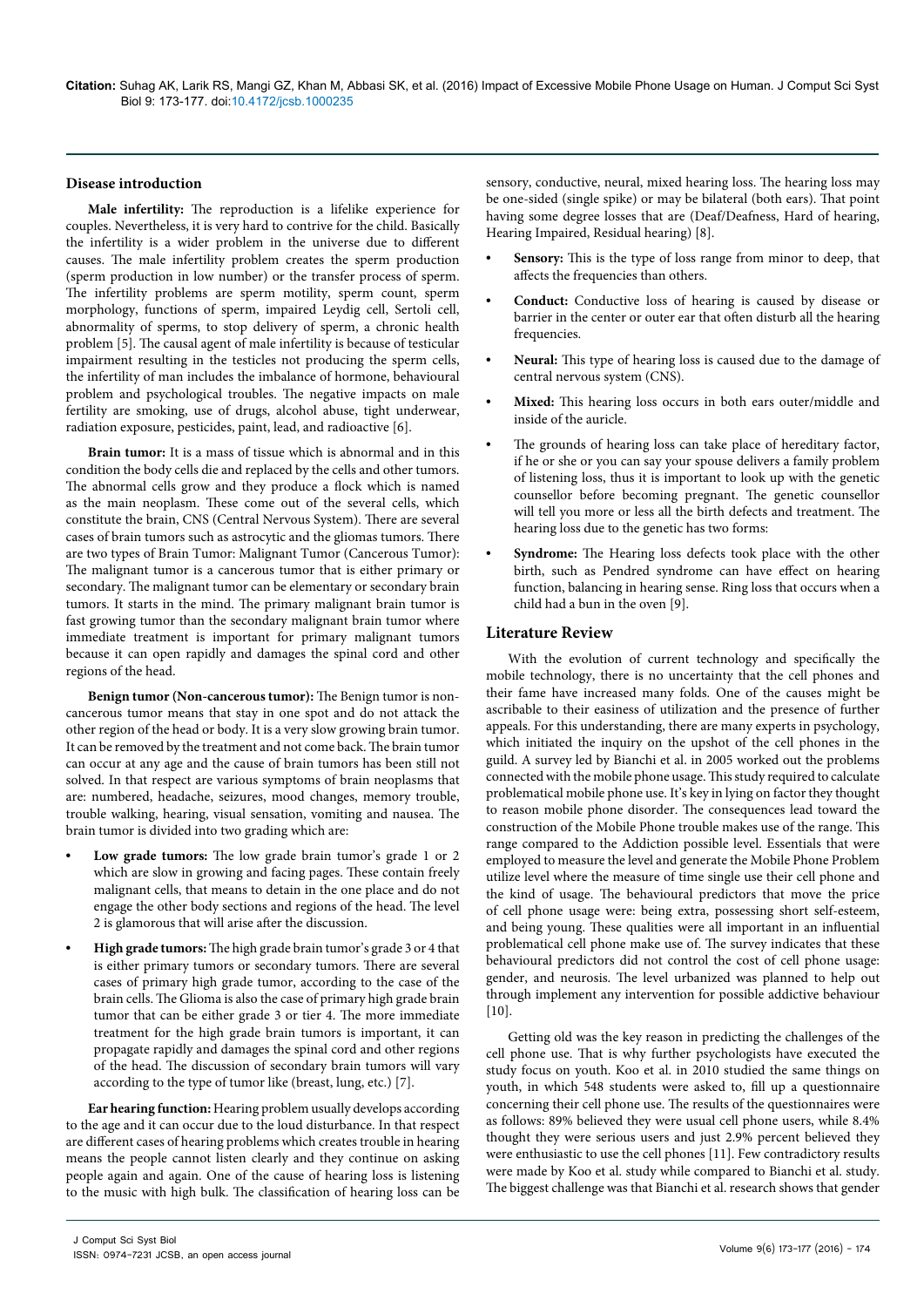was not an interpreter for problematic cell phone use, while research by Koo et al. [12]. The cell phone usage is usually addictive and especially in young ages. Sanchez-Carbonell et al. declared in 2008 that the cell phones can be used in an easy-going fashion. Outcomes of these studies declared that the Internet does not because the possible compassionate the cell phone usage does not encourage fast affecting change [13]. Once again we observed a different point of outlook where Bianchi et al. research show that the cell phones were considered to be employed in an offensive behaviour, and not seen as addictive [12].

Over again, the question is, are the cell phones addictive? Clearly a new study has to be completed to answer this query. Other things should be regarded as of the existing research condition, such as age and gender are. If cell phones are not addictive, can they bring any violent disorder? Dismiss it or does it morphs as by compulsion to a violent disorder by era? If youth and adults are more liable to cell phone compulsion, what is the longest tenure repercussion? What intervention should be meted out in alignment with the achievable compulsion? What preventive steps should be in use against it? Optimistically in the not too far-away future these pending questions will be answered [14].

## **Survey and Methodology**

This study based on survey questionnaire and the data is obtained from numerous physicians. The secondary data collected from the research journals, articles and the texts. The survey questionnaire distributed among the medical doctors and other Para medical staff. The study was conducted at Civil Hospital, Karachi, Jinnah Medical Hospital, Karachi, and Dow Medical University Hospital Karachi from November 2015 to February 2016. The questionnaire consists of six questions which cover adequate information regarding mobile phone devices that cause consequence on human body and the diseases induced by them. There are 150 questionnaires which were presented to the medical doctors of different hospitals. In the outcome, each physician has given their own idea in relation to the effects of mobile phone devices on the human body, by their observations concerning the patients.

## **Data collection**

Data collection was started from November 2015 to February 2016 from different hospitals of Karachi. Firstly, Civil Hospital Karachi was visited with the permission of respective civil surgeon of the concern hospital and survey task was completed. The questionnaires were distributed to all doctors and also interviewed for data collection around the effects on Mobile phone on the human health. Then Jinnah Medical Hospital and Dow Medical University Hospital, Karachi were visited for similar purpose of data collection.

## **Results**

150 medical doctors were interviewed about the effects of mobile phone devices on the human health. From the source of patients in their treatment, 97% medical doctors reported positive effects of mobile phone on human health and 3% medical doctors were reported negative effects of mobile phone devices on the human Health. The Results are exposed in the below Figure 1.

Agreeing to this survey of Medical Doctor's the disease cause by mobile phone devices are Brain Tumor 74%, Male Infertility 37%, Heart Disease 45%, and Effect on Foetus 21%, Ear Hearing Function 80%, Alzheimer's disease 11% and Parkinson's disease 3%. These results are evidenced in the below Figure 2.

According the survey from different doctors of hospitals, the using of mobile phone leaving chronic disease like: Brain Tumor (76%), Male Infertility (38%) and Ear impairment (91%). The following Figure 3 shows results:

## **Discussion**

Comparatively space below the study has not been explored for the investigation of the potential of the results of radiations emitted by mobile phone. With slight variation gift study confirms the harmful effects of the radiation on human of the individuals of space handpicked for the study as discovered by medical doctors. Purposefully, correct study aimed to make awareness among the individuals in journal and therefore, the individuals living within the space below the study, to avoid the employment of such devices that is concerned within the onset of draining diseases mentioned in our study. Our study has discovered. The survey results from the doctors indicates regarding several dangerous results linked with the use of cellular phone on human health, this device release different types of diverse rays which affect the human Health. These rays damage the human body DNA when they penetrate in it. The doctors have given the 97% optimistic response in support of dangerous effect for which they are treating above stated patients.

The present study is in agreement with Khudnitskii et al. [15] found that the high frequency radiation has an impact on the function of central nervous system, because the mobile phone antenna closeness to the head that gets heating. Kellenyi et al. [16] discovered impairment in the hearing system cause of the exposure of cell phone radiation, this is in conformity with our study. According to the Meo et al. [17] about 34.59% of problems were correlated with ear hearing function, ear ache and warmth on ear, 23.07% effect on ear were found, 23% hearing problem found due to the cell phone [18,19] and in our study we found 91% effect on ear, that is not in agreement with current



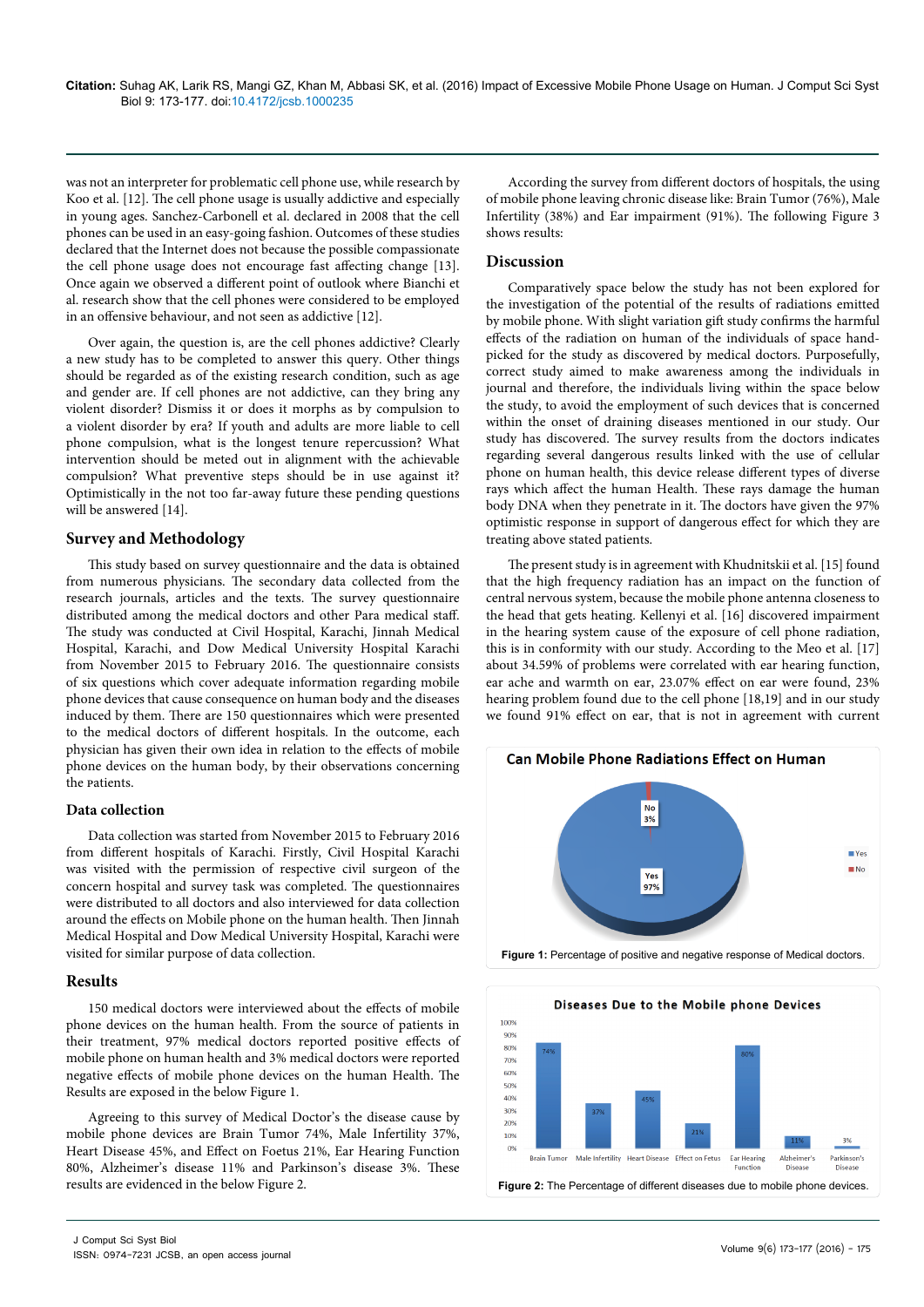

study. According to Vasudev et al. [20] constant use of mobile phone can lead 44.4% decrease in fertility level, 30% sperm damage was found by the Hungarian Scientists [21] and in present study the effect is 38%. The effect to the heart's function is 50.0% according to Vasudev et al. [22] 32.3% effects on brain tumor found by Al-Muhayawi et al. [23], according to the world health organization report the cell phone radiation have 40% effect on brain tumor [24] and according to our survey the effect on brain tumor is 76%. Professor Olle Johansson found the effect of cell phone on Alzheimer's disease [25]. The diseases due to the electromagnetic field are immune system damage, Alzheimer's disease, Parkinson's disease and heart problems [26].

## **Conclusion**

It is concluded that by usage of the mobile phones three diseases such as the brain tumor, male infertility and ear hearing function can be affected on human health. Agreeing to our survey from the Civil Hospital, Karachi, Jinnah Medical Hospital, Karachi and Dow Medical University Hospital, Karachi, we found that the cell phone use is more dangerous on human health, as doctors believed that all wireless devices like cellular phones, laptop, wireless router, wireless earphone, cell telephone tower, Bluetooth devices and tablet PC are accountable for the development of diseases of brain tumor, male infertility, hearing function. It is advised that one should keep away from the use of Mobile phone or decrease its usage as low as possible because it may affect the human.

## **Recommendations**

- **•** Do not keep the cell phone in a trouser pocket.
- **•** Do not utilize the cell phone for long time chat; use the headphones for extended calls.
- **•** Do not put the mobile phone on women's stomach during pregnancy.
- **•** In schools and colleges do not use mobile phone devices for the intellect that it is dangerous for the youngsters and it is recommended to utilize the land line telephone.
- **•** Create awareness among the public about the harmful effects of mobile phone rays on the human Health. Such workshops be established as soon as possible.
- **•** The scheme of placing the mobile phone towers in the area should be ostracized. If they are already existing, they should be shifted without any delay to preserve up the masses from their hazardous effects.

#### **References**

- 1. [Ellis H \(2016\) Marconi, masculinity and the heroic age of science: wireless](http://www.tandfonline.com/doi/abs/10.1080/07341512.2016.1218955)  [telegraphy at the British Association meeting at Dover in 1899. Hist Technol](http://www.tandfonline.com/doi/abs/10.1080/07341512.2016.1218955)  [32: 120-136.](http://www.tandfonline.com/doi/abs/10.1080/07341512.2016.1218955)
- 2. [Oni OM, Amuda DB, Gilbert CE \(2011\) Effects of radiofrequency radiation from](https://doaj.org/article/5393bb3e1ec6401abd09cc0ef3a1dec6)  [WiFi devices on human ejaculated semen. Int J Res Rev Appl Sci 19: 292-294.](https://doaj.org/article/5393bb3e1ec6401abd09cc0ef3a1dec6)
- 3. [Sage C, Carpenter DO \(2009\) Public health implications of wireless](http://www.pathophysiologyjournal.com/article/S0928-4680(09)00017-0/abstract)  [technologies. Pathophysiology 16: 233-246.](http://www.pathophysiologyjournal.com/article/S0928-4680(09)00017-0/abstract)
- 4. [Ahonen M \(2007\) Wireless System and Health Risk Implications for Educational](http://beyondradiation.blogs.com/mblog/files/ahonen_abstract_online_educa_berlin.pdf)  [and Pedagogical Practice.](http://beyondradiation.blogs.com/mblog/files/ahonen_abstract_online_educa_berlin.pdf)
- 5. [Dohle GR \(2010\) Male infertility in cancer patients: review of the literature. Int](http://onlinelibrary.wiley.com/doi/10.1111/j.1442-2042.2010.02484.x/abstract;jsessionid=5784B4149A83586F9F0987DC5D79C591.f04t02)  [J Urol. 17: 327-331.](http://onlinelibrary.wiley.com/doi/10.1111/j.1442-2042.2010.02484.x/abstract;jsessionid=5784B4149A83586F9F0987DC5D79C591.f04t02)
- 6. [Hamada A, Singh A, Agarwal A \(2011\) Cell Phones and their Impact on Male](http://benthamopen.com/contents/pdf/TORSJ/TORSJ-3-125.pdf)  [Fertility: Fact or Fiction. The Open Reprod Sci J 5: 125-137.](http://benthamopen.com/contents/pdf/TORSJ/TORSJ-3-125.pdf)
- 7. [Janic A, Mendizabal L, Llamazares S, Rossell D, Gonzalez C \(2010\) Ectopic](http://science.sciencemag.org/content/330/6012/1824)  [expression of germline genes drives malignant brain tumor growth in](http://science.sciencemag.org/content/330/6012/1824)  [Drosophila. Science 330: 1824-1827.](http://science.sciencemag.org/content/330/6012/1824)
- 8. [Rana RK, Chou CT, Kanhere SS, Bulusu N, Hu W \(2010\) Ear-phone: an end](http://web.cecs.pdx.edu/~nbulusu/papers/spots10.pdf)[to-end participatory urban noise mapping system. In: Proceedings of the 9th](http://web.cecs.pdx.edu/~nbulusu/papers/spots10.pdf) [ACM/IEEE International Conference on Information Processing in Sensor](http://web.cecs.pdx.edu/~nbulusu/papers/spots10.pdf)  [Networks, Stockholm, Sweden, pp: 105-116.](http://web.cecs.pdx.edu/~nbulusu/papers/spots10.pdf)
- 9. [Sudan M, Kheifets L, Arah OA, Olsen J \(2013\) Cell phone exposures and](http://onlinelibrary.wiley.com/doi/10.1111/ppe.12036/abstract)  [hearing loss in children in the Danish National Birth Cohort. Paediatric and](http://onlinelibrary.wiley.com/doi/10.1111/ppe.12036/abstract)  [perinatal epidemiology. 27: 247-257.](http://onlinelibrary.wiley.com/doi/10.1111/ppe.12036/abstract)
- 10. [Bianchi A, Phillips JG \(2005\) Psychological predictors of problem mobile phone](http://online.liebertpub.com/doi/abs/10.1089/cpb.2005.8.39)  [use. Cyber Psychol Behav 8: 39-51.](http://online.liebertpub.com/doi/abs/10.1089/cpb.2005.8.39)
- 11. [Koo HY, Park HS \(2010\) Factors influencing cell phone addiction in adolescents.](http://e-chnr.org/journal/view.php?number=1173)  [J Korean Acad Child Health Nursing 16: 56-65.](http://e-chnr.org/journal/view.php?number=1173)
- 12. [Park S, Koo J, Park HS, Kim JH, Choi SY, et al. \(2010\) Expression of androgen](http://annonc.oxfordjournals.org/content/21/3/488.full)  [receptors in primary breast cancer. Annal Oncol 21: 488-492.](http://annonc.oxfordjournals.org/content/21/3/488.full)
- 13. Sánchez-Carbonell X, Beranuy M, Castellana M, Chamarro A, Oberst U (2008) La adicción a Internet y al móvil: moda o trastorno? Adicciones 20: 149-159.
- 14. [Dillman DA \(2011\) Mail and Internet surveys: The tailored design method-2007](http://webcache.googleusercontent.com/search?q=cache:dJ8zvtI4vNEJ:www.wiley.com/WileyCDA/WileyTitle/productCd-1118456149.html+&cd=6&hl=en&ct=clnk&gl=in)  [Update with new Internet, visual, and mixed-mode guide. John Wiley & Sons,](http://webcache.googleusercontent.com/search?q=cache:dJ8zvtI4vNEJ:www.wiley.com/WileyCDA/WileyTitle/productCd-1118456149.html+&cd=6&hl=en&ct=clnk&gl=in)  [USA.](http://webcache.googleusercontent.com/search?q=cache:dJ8zvtI4vNEJ:www.wiley.com/WileyCDA/WileyTitle/productCd-1118456149.html+&cd=6&hl=en&ct=clnk&gl=in)
- 15. [Khudnitskiĭ SS, Moshkarev EA, Fomenko TV \(1998\) On the evaluation of the](http://locatorplus.gov/cgi-bin/Pwebrecon.cgi?DB=local&v1=1&ti=1,1&Search_Arg=9434213&Search_Code=0359&CNT=20&SID=1)  [influence of cellular phones on their users. Med Tr Prom Ekol 9: 20-24.](http://locatorplus.gov/cgi-bin/Pwebrecon.cgi?DB=local&v1=1&ti=1,1&Search_Arg=9434213&Search_Code=0359&CNT=20&SID=1)
- 16. [Kellenyi L, Thuroczy GY, Faludy B, Lenard L \(1999\) Effects of mobile](https://hungary.pure.elsevier.com/en/publications/effects-of-mobile-gsm-radiotelephone-exposure-on-the-auditory-bra)  [GSM radiotelephone exposure on the auditory brainstem response \(ABR\).](https://hungary.pure.elsevier.com/en/publications/effects-of-mobile-gsm-radiotelephone-exposure-on-the-auditory-bra)  [Neurobiology 7: 79-81.](https://hungary.pure.elsevier.com/en/publications/effects-of-mobile-gsm-radiotelephone-exposure-on-the-auditory-bra)
- 17. [Meo SA, Al-Dreess AM \(2005\) Mobile phone related hazards and subjective](https://www.google.co.in/url?sa=t&rct=j&q=&esrc=s&source=web&cd=2&ved=0ahUKEwjS_JifyuHPAhUKqo8KHVZsCl8QFggmMAE&url=http%3A%2F%2Ffaculty.ksu.edu.sa%2F70939%2FDocuments%2F22%2520Mobile%2520phone.pdf&usg=AFQjCNFoqMyOE0hsBTUIUun5nuhlRP7lQg&cad=rja)  [hearing and vision symptoms in the Saudi population. Int J Occup Med Environ](https://www.google.co.in/url?sa=t&rct=j&q=&esrc=s&source=web&cd=2&ved=0ahUKEwjS_JifyuHPAhUKqo8KHVZsCl8QFggmMAE&url=http%3A%2F%2Ffaculty.ksu.edu.sa%2F70939%2FDocuments%2F22%2520Mobile%2520phone.pdf&usg=AFQjCNFoqMyOE0hsBTUIUun5nuhlRP7lQg&cad=rja)  [Health 18: 53-57.](https://www.google.co.in/url?sa=t&rct=j&q=&esrc=s&source=web&cd=2&ved=0ahUKEwjS_JifyuHPAhUKqo8KHVZsCl8QFggmMAE&url=http%3A%2F%2Ffaculty.ksu.edu.sa%2F70939%2FDocuments%2F22%2520Mobile%2520phone.pdf&usg=AFQjCNFoqMyOE0hsBTUIUun5nuhlRP7lQg&cad=rja)
- 18. [Braune S, Wrocklage C, Raczek J, Gailus T, Lücking CH \(1998\) Resting blood](http://www.thelancet.com/journals/lancet/article/PIIS0140-6736(98)24025-6/abstract)  [pressure increase during exposure to a radio-frequency electromagnetic field.](http://www.thelancet.com/journals/lancet/article/PIIS0140-6736(98)24025-6/abstract)  [The Lancet 351: 1857-1858.](http://www.thelancet.com/journals/lancet/article/PIIS0140-6736(98)24025-6/abstract)
- 19. [Szyjkowska A, Gadzicka E, Szymczak W, Bortkiewicz A \(2014\) The risk of](http://link.springer.com/article/10.2478/s13382-014-0260-1)  [subjective symptoms in mobile phone users in Poland–an epidemiological](http://link.springer.com/article/10.2478/s13382-014-0260-1)  [study. Int J Occup Med Environ Health 27: 293-303.](http://link.springer.com/article/10.2478/s13382-014-0260-1)
- 20. Vasudev A, Kaur M, Kumar H, Chaturvedi R (2012) Mobile Phone Usage and [Awareness of Health Related Issues Among the Male Science Students. Stud](http://www.cscanada.net/index.php/sss/article/view/j.sss.1923018420120303.1997)  [Sociol Sci 3: 62-67.](http://www.cscanada.net/index.php/sss/article/view/j.sss.1923018420120303.1997)
- 21. <http://www.powerwatch.org.uk/action/reduce-phones.asp>
- 22. [Al-Muhayawi S, Eldeek B, Abubakr H, BenKuddah R, Zahid A, et al. \(2012\) The](http://www.lifesciencesite.com/lsj/life0902/170_9630life0902_1143_1148.pdf)  [Impact of Medical Students' Awareness of Cell Phone Use and its Health. Life](http://www.lifesciencesite.com/lsj/life0902/170_9630life0902_1143_1148.pdf)  [Sci J 9: 1143-1148.](http://www.lifesciencesite.com/lsj/life0902/170_9630life0902_1143_1148.pdf)
- 23. [IARC Classifies Radiofrequency Electromagnetic Fields as Possible](http://electromagnetichealth.org/electromagnetic-health-blog/iarc-rf-carc/)  [Carcinogenic to Humans. Press Release N° 208, 2011.](http://electromagnetichealth.org/electromagnetic-health-blog/iarc-rf-carc/)